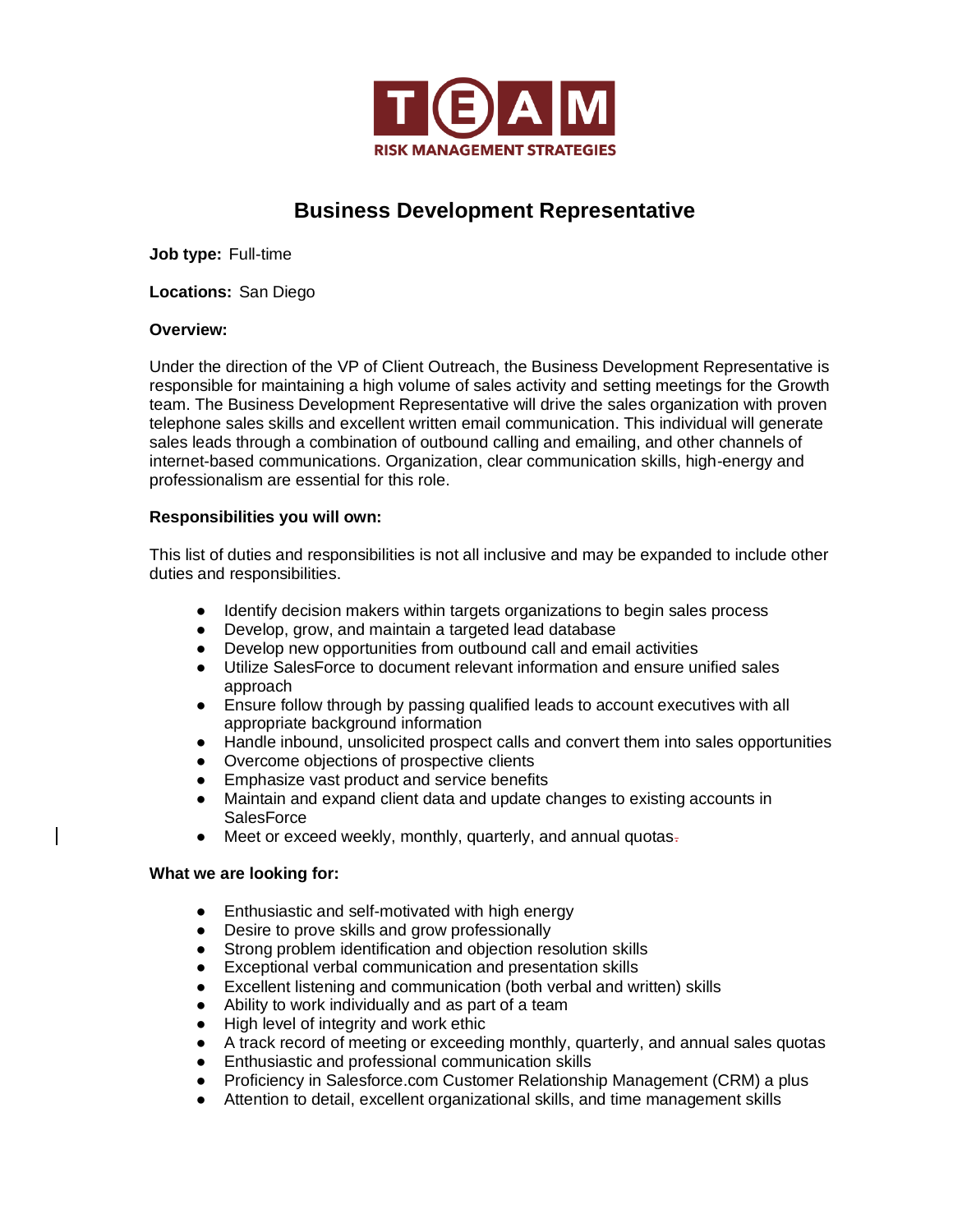

#### **Education and/or Experience**

- Bachelor's degree preferred
- Sales/development experience preferred
- 2+ years professional experience required

## **Additional Skills:**

Ability to write business correspondence. Proven experience in gathering data, effectively presenting information, and responding to questions from prospective clients and colleagues. Requires excellent verbal and written communication skills, with proven success in communication with management, peers, multiple levels of customer organization, as well as external groups and organizations.

## **Benefits:**

Company-sponsored medical, dental and vision plan for employees and their dependents, 401(k), wellness program, learning development program, life insurance, long-term disability coverage, charitable contribution matching, volunteer time off and employee assistance program. In addition to accrued vacation time and sick time, TEAM recognizes 12 paid federal holidays. We also offer our team members the option of alternative work schedules. For team members based out of the San Diego office, we provide daily catered meals, weekly massages, onsite fitness center, a fully stocked pantry, happy hours, free parking and much more.

## **About TEAM Risk Management Strategies**

Founded in 2003, TEAM Risk Management Strategies is the leading provider of outsourced payroll, human resources and risk management solutions to fiduciaries, trust beneficiaries, high net worth families and other worksite employers of domestic staff and service providers. By serving as the employer of record, TEAM protects those who would otherwise directly employ domestic staff and other service providers from employment-related risks and assumes the hassles of employee administration through the provision of workplace insurance, liability coverage and compliance with evolving employment law. We pride ourselves on providing fanatical customer service nationwide in partnership with hundreds of financial institutions, including many of the nation's largest banks, wealth managers, law firms and corporate partners. We maintain a collegial and fun-loving culture underscored by frequent team celebrations, office pranks and a common passion for those we serve.

## **Our vision:**

To provide expert employment solutions, compassionate service, and creative partnership to the people we serve.

## **Our mission:**

The people we serve and those who support them have peace of mind knowing they can choose their own service providers without the burden or risk of being an employer.

#### **Our values:**